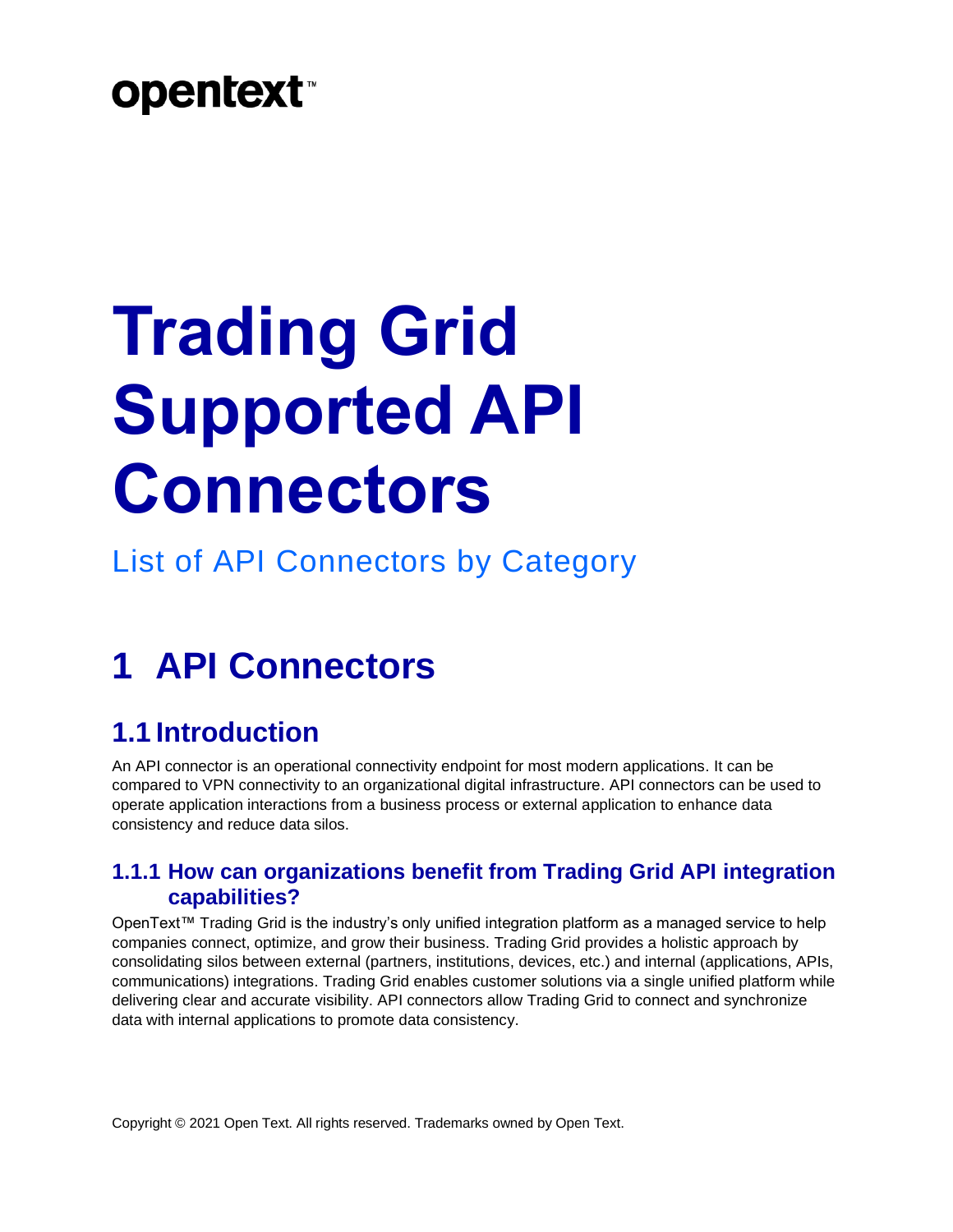# **2 Supported API connectors list**

This section provides a list of Trading Grid-supported API connectors, segmented by application category.

#### **2.1 Accounting**

| <b>API Connector Name</b> | <b>Description</b>                                                                                                                                          |
|---------------------------|-------------------------------------------------------------------------------------------------------------------------------------------------------------|
| Avalara AvaTax            | The Avalara AvaTax API enables tax calculation for ecommerce and commercial sales<br>contracts.                                                             |
| Fortnox                   | The Fortnox API enables businesses of all sizes to perform financial operations<br>(accounting, invoices, expenses, payments, sales tax calculations, etc.) |
| SAASU                     | The SAASU API automates financial transaction events in relation to accounting<br>solutions.                                                                |
| <b>SAP Concur</b>         | The SAP Concur API automates expense management and procurement to control and<br>manage your organizational operational excellence.                        |
| Xero                      | The Xero API enables automation of small business accounting and bookkeeping                                                                                |
| YNAB                      | The YNAB (You Need A Budget) API enables the managing of customer's money and<br>helps them get ahead—for good.                                             |
| Envoice                   | The Envoice API automates invoicing and managing payments with integration into<br>payment gateways                                                         |

#### **2.2 Analytics**

| <b>API Connector Name</b> | <b>Description</b>                                                                                                                        |
|---------------------------|-------------------------------------------------------------------------------------------------------------------------------------------|
| <b>Google Analytics</b>   | The Google Analytics API empowers the collection of application analytics data for<br>visualization of application usage and performance. |

#### **2.3 Artificial Intelligence (AI)**

| <b>API Connector Name</b> | <b>Description</b>                                                                    |
|---------------------------|---------------------------------------------------------------------------------------|
| OpenText Magellan Text    | The OpenText Magellan Text Mining API provides built-in multilingual natural language |
| Mining                    | processing for extracting topics, sentiments, and entities to help provide context.   |
|                           | The Wit API enables the customer to turn what users say into actions using voice and  |
| Wit.ai                    | text.                                                                                 |

#### **2.4 Asset Data Management**

| <b>API Connector Name</b> | <b>Description</b>                                                                                                                                                                                                                                                         |
|---------------------------|----------------------------------------------------------------------------------------------------------------------------------------------------------------------------------------------------------------------------------------------------------------------------|
|                           | The BlockFacts API enables the fetching of data from multiple cryptocurrency exchanges<br>through a single API. The API includes methods for accessing assets, retrieving current<br>and historical data, retrieving end-of-day data, plus running normalization pairs and |
| <b>BlockFacts</b>         | more.                                                                                                                                                                                                                                                                      |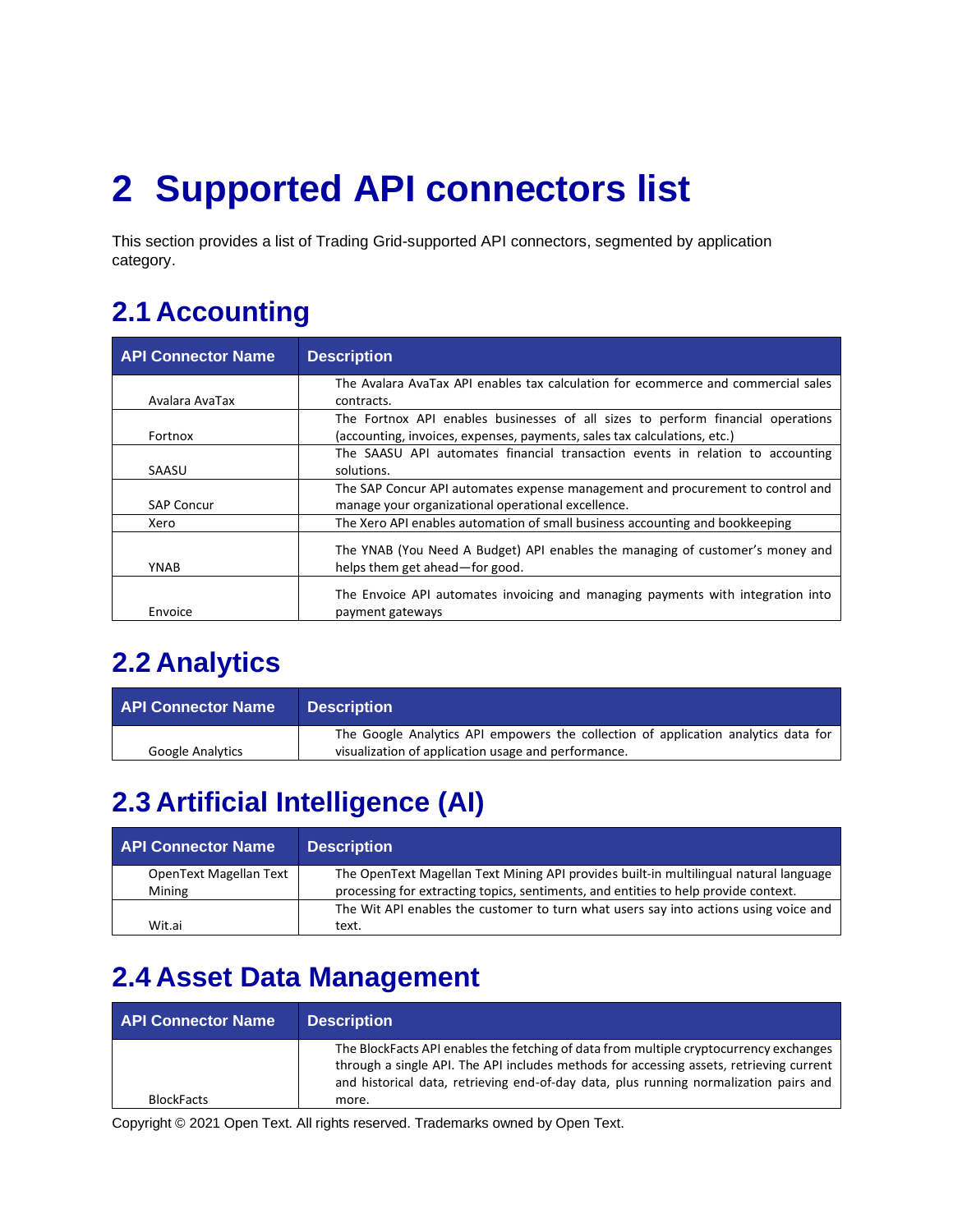#### **2.5 Blockchain**

| <b>API Connector Name</b> | <b>Description</b>                                                              |
|---------------------------|---------------------------------------------------------------------------------|
|                           | The CoinRanking API enables fetching of information about cryptocurrency from a |
| CoinRanking               | central source of truth.                                                        |

#### **2.6 Cloud Backup**

| <b>API Connector Name</b> | <b>Description</b>                                                                                                                                                                                                                                        |
|---------------------------|-----------------------------------------------------------------------------------------------------------------------------------------------------------------------------------------------------------------------------------------------------------|
| Acronis Data Cloud        | The Acronis Data Cloud API protects data from cyber threats with the ability to gain<br>access to hybrid cloud backup, disaster recovery, ransomware protection, file sync and<br>share, and blockchain-based file notarization and e-signature services. |

#### **2.7 Cloud Databases**

| <b>API Connector Name</b> | <b>Description</b>                                                                   |
|---------------------------|--------------------------------------------------------------------------------------|
|                           | The Azure Cosmos Gremlin API enables automation of persist and analyze graph data    |
| Azure Cosmos Gremlin      | from business decision-making.                                                       |
|                           | The Google BigQuery API enables automation of persist and analyze operational data   |
| Google BigQuery           | from business decision-making.                                                       |
|                           | The Google Firebase API enables automation of persist and/or communicate application |
| Google Firebase           | data to end-users.                                                                   |

#### **2.8 Communication**

| <b>API Connector Name</b> | <b>Description</b>                                                                                                                                                                                |
|---------------------------|---------------------------------------------------------------------------------------------------------------------------------------------------------------------------------------------------|
| <b>Benchmark</b>          | The Benchmark API automates email marketing communications                                                                                                                                        |
| <b>Browshot</b>           | The Browshot API enables information retrieval of your end-users browser capabilities.                                                                                                            |
| Cisco WebEx               | The Cisco WebEx API automates digital events.                                                                                                                                                     |
|                           | The Google Mail API empowers automation to prepare and send communications of                                                                                                                     |
| Google Mail               | accurate operational data from business or customer visibility.                                                                                                                                   |
| Slack                     | The Slack API allows notification of events, messaging, and conversations.                                                                                                                        |
| Twilio                    | The Twillio API empowers communication data flows in form of conversations that<br>enable companies to make, receive, and monitor communications around the world<br>with customers and partners. |
| Yammer                    | The Yammer API enables automation to utilize a RESTful interface to the resources in<br>the Yammer web interface e.g. messages, users, groups, etc.                                               |
|                           | The Zoom API enables automation to utilize user details, meeting reports, dashboard<br>data, etc. Also enables actions on the Zoom platform on a user's behalf, such as creating                  |
| Zoom                      | a new user or deleting meeting recordings.                                                                                                                                                        |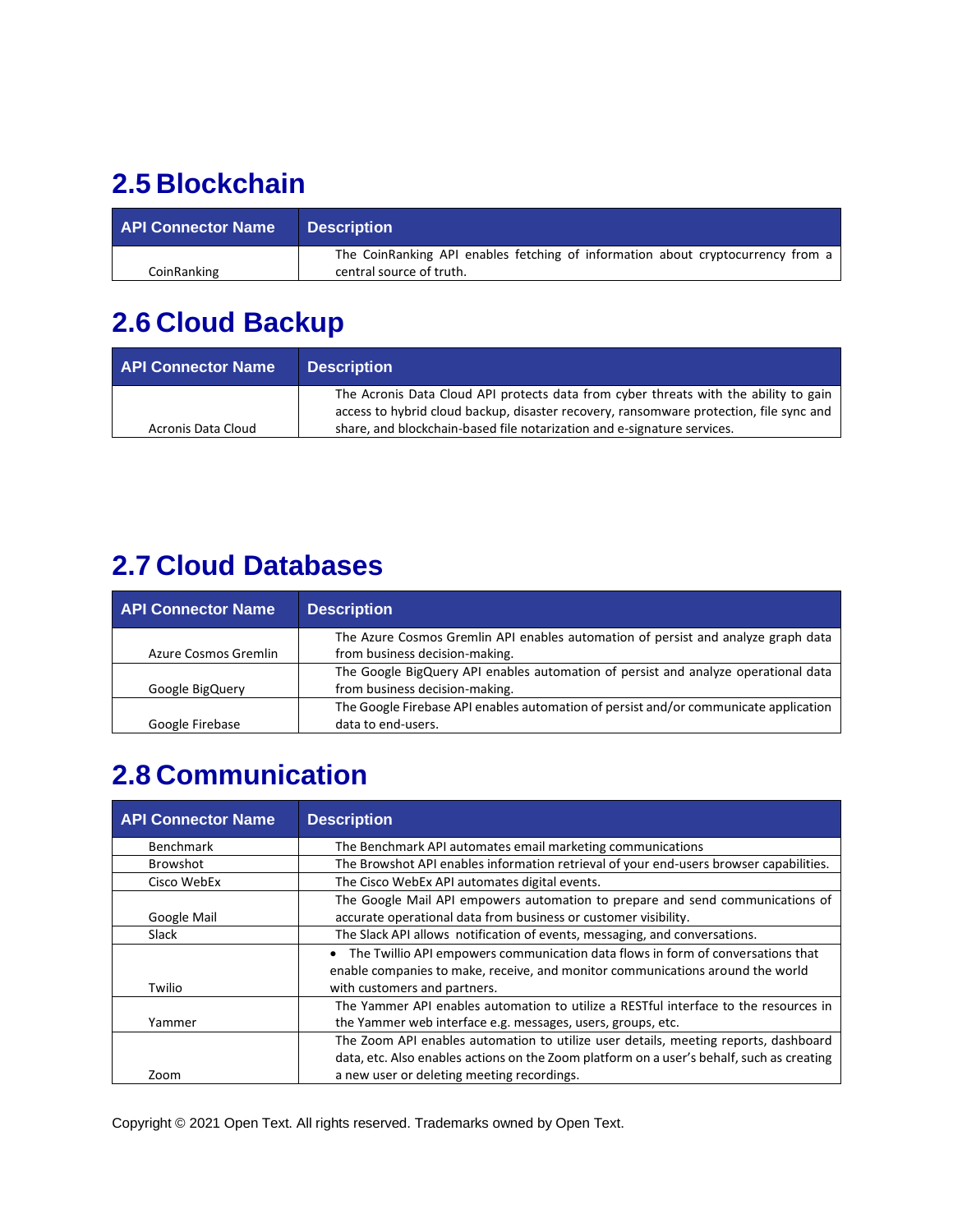| <b>API Connector Name</b> | <b>Description</b>                                                            |
|---------------------------|-------------------------------------------------------------------------------|
|                           | The Stack Exchange API automates knowledge management for your organization's |
| Stack Exchange            | community.                                                                    |

#### **2.9 Content Management**

| <b>API Connector Name</b> | <b>Description</b>                                                                      |
|---------------------------|-----------------------------------------------------------------------------------------|
| OpenText Active           | The OpenText Active Documents API enables visibility into transactional data (standard  |
| Documents                 | or non-standard artifacts) exchanged in B2B or EAI interchange.                         |
|                           | The OpenText Core API provides capabilities to enhance images, create text-searchable   |
|                           | PDF documents, and perform automated document classification and data extraction,       |
|                           | including a machine-learning mechanism to improve classification and data extraction    |
| OpenText Core             | accuracy over time.                                                                     |
|                           | The OpenText Documentum API provides a broad set of capabilities that manage            |
| OpenText Documentum       | content across file stores and enterprise applications.                                 |
|                           | The Box API enables collaborative file sharing across internal teams and external       |
| Box                       | partners of the organization.                                                           |
|                           | The DropBox API enables collaborative file sharing across internal teams and external   |
| <b>DropBox</b>            | partners of the organization.                                                           |
|                           | The Google Drive API enables an organization to manage business artifacts to the shared |
|                           | file system or private user tenant that is secured with the policies enforced by your   |
| Google Drive              | organization.                                                                           |

#### **2.10 Customer Experience Intelligence**

| <b>API Connector Name</b> | <b>Description</b>                                                                                                                                                                                                                                                                                                                       |
|---------------------------|------------------------------------------------------------------------------------------------------------------------------------------------------------------------------------------------------------------------------------------------------------------------------------------------------------------------------------------|
| Survey Monkey             | The Survey Monkey API empowers data flows which allows the creation of surveys,<br>quizzes, and polls for any audience. Gather feedback via weblink, email, mobile chat,<br>social media, and more; automatically analyze results and get powerful analysis<br>features. Export the results or integrate the data with operational data. |

#### **2.11 Customer Relationship Management (CRM)**

| <b>API Connector Name</b> | <b>Description</b>                                                                                                                                                                       |
|---------------------------|------------------------------------------------------------------------------------------------------------------------------------------------------------------------------------------|
| Capsule                   | The Capsule API enables better connectivity and ability to correlate operational data<br>with customers, partners, and potential customer's data.                                        |
| FreeAgent                 | The FreeAgent API enables small businesses to perform accounting operations (invoice,<br>expense management, project management, calculate sales tax, etc.)                              |
| FreshWorks (FreshSales)   | The FreshWorks API enables customer service with omnichannel, bots, and self-service<br>applications to increase satisfaction.                                                           |
| Salesforce                | The Salesforce API enables better management of a company's relationships and<br>interactions with customers and potential customers.                                                    |
| Zoho                      | The Zoho CRM API enables the management of customer interactions by utilizing<br>modules such as Leads, Accounts, Contacts, Deals, Forecasts, Activities, and other<br>standard modules. |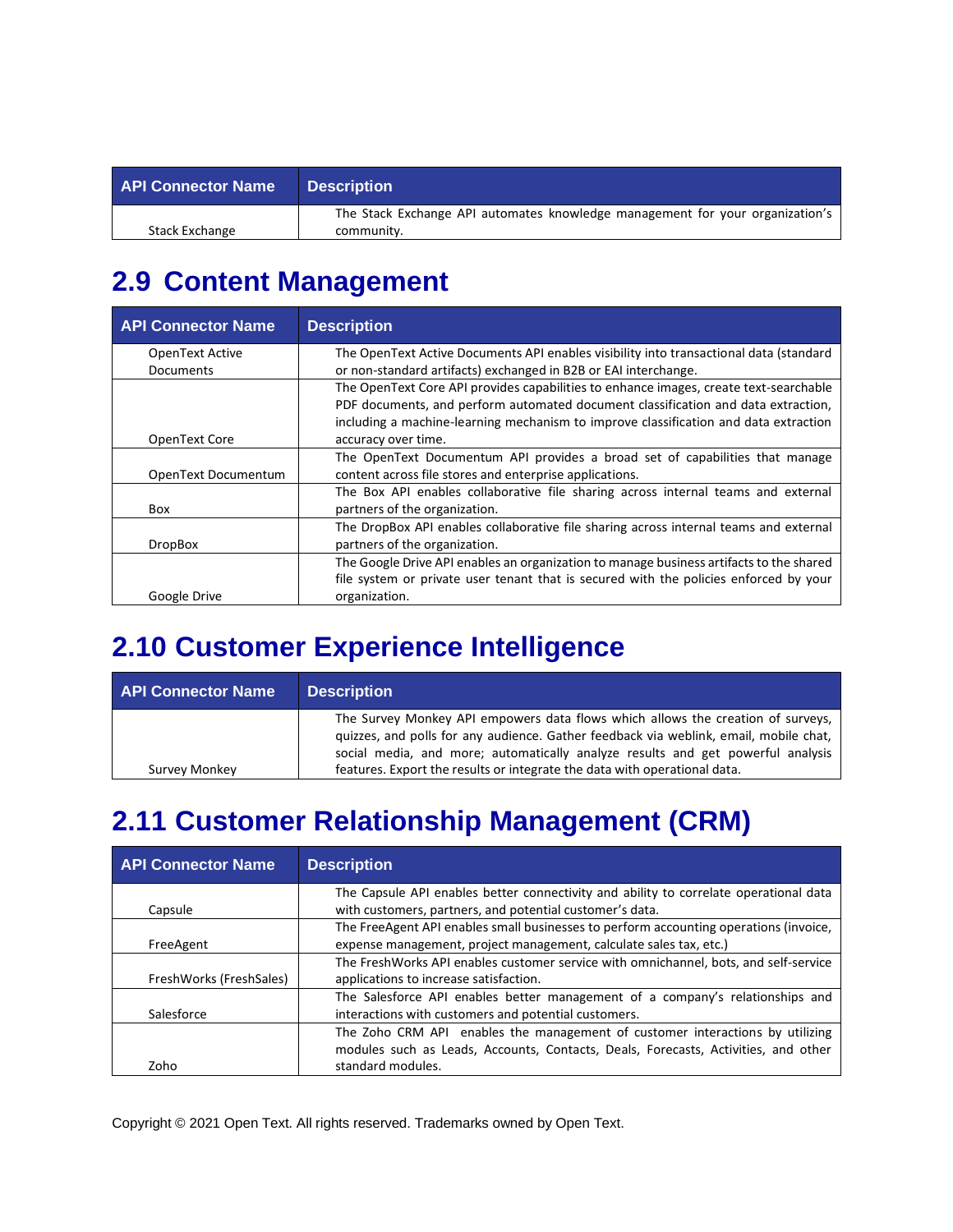#### **2.12 Electronic Commerce (E-Commerce)**

| <b>API Connector Name</b> | <b>Description</b>                                                                                                                                                                         |
|---------------------------|--------------------------------------------------------------------------------------------------------------------------------------------------------------------------------------------|
| FastSpring                | The FastSpring API enables frictionless eCommerce and store operations including<br>product listing, payments, and subscriptions.                                                          |
| Magento                   | The Magento API automates customer experience, personalized content, and<br>promotions, to deliver a smooth path to purchase on eCommerce.                                                 |
| SAP C/4 HANA              | The SAP C/4 HANA automates customer experience and e-commerce platform to deliver<br>frictionless experiences to customers.                                                                |
| ShipEngine                | The ShipEngine API enables organizations to access deeply discounted rates across<br>carriers, validate addresses, process and track shipments, and manage returns.                        |
| ShipStation               | The ShipStation API enables monitoring of multi-carrier shipping status for eCommerce<br>fulfillment.                                                                                      |
| Shopify                   | The Shopify API empowers data flows between e-commerce and ERP along with other<br>use cases that allow for inventory management, product information management, and<br>order management. |
| Wayfair                   | The Wayfair API enables customers to utilize modules such as Inventory, Products,<br>Orders, Shipping, Authentication, and Identity information.                                           |
| Wegmans                   | The Wegmans API empowers data flow with products and store information.                                                                                                                    |
| Envoice                   | The Envoice API automates invoicing and managing payments with integration into<br>payment gateways.                                                                                       |

#### **2.13 Enterprise Development**

| <b>API Connector Name</b> | <b>Description</b>                                                                        |
|---------------------------|-------------------------------------------------------------------------------------------|
| API2PDF                   | The API2PDF API provides the ability to seamlessly create pdf files from other artifacts. |
|                           | The Caspio API allows customers to persist and communicate application data to            |
| Caspio                    | application users.                                                                        |
|                           | The Github API allows automation of build apps, script interactions with Github, access   |
|                           | management, or develop integration for fetching status of projects, milestones, or        |
| Github                    | issues.                                                                                   |
|                           | The Stack Exchange API allows automating knowledge management for your                    |
| <b>Stack Exchange</b>     | organization's community.                                                                 |

#### **2.14 Express Courier**

| <b>API Connector Name</b> | <b>Description</b>                                                                       |
|---------------------------|------------------------------------------------------------------------------------------|
|                           | The FedEx API allows utilization of express courier functions in the service of seamless |
| FedFx                     | customer experience while gaining a boost in both productivity and sales.                |
|                           | The UPS API allows utilization of express courier functions in the service of seamless   |
| <b>UPS</b>                | customer experience while gaining a boost in both productivity and sales.                |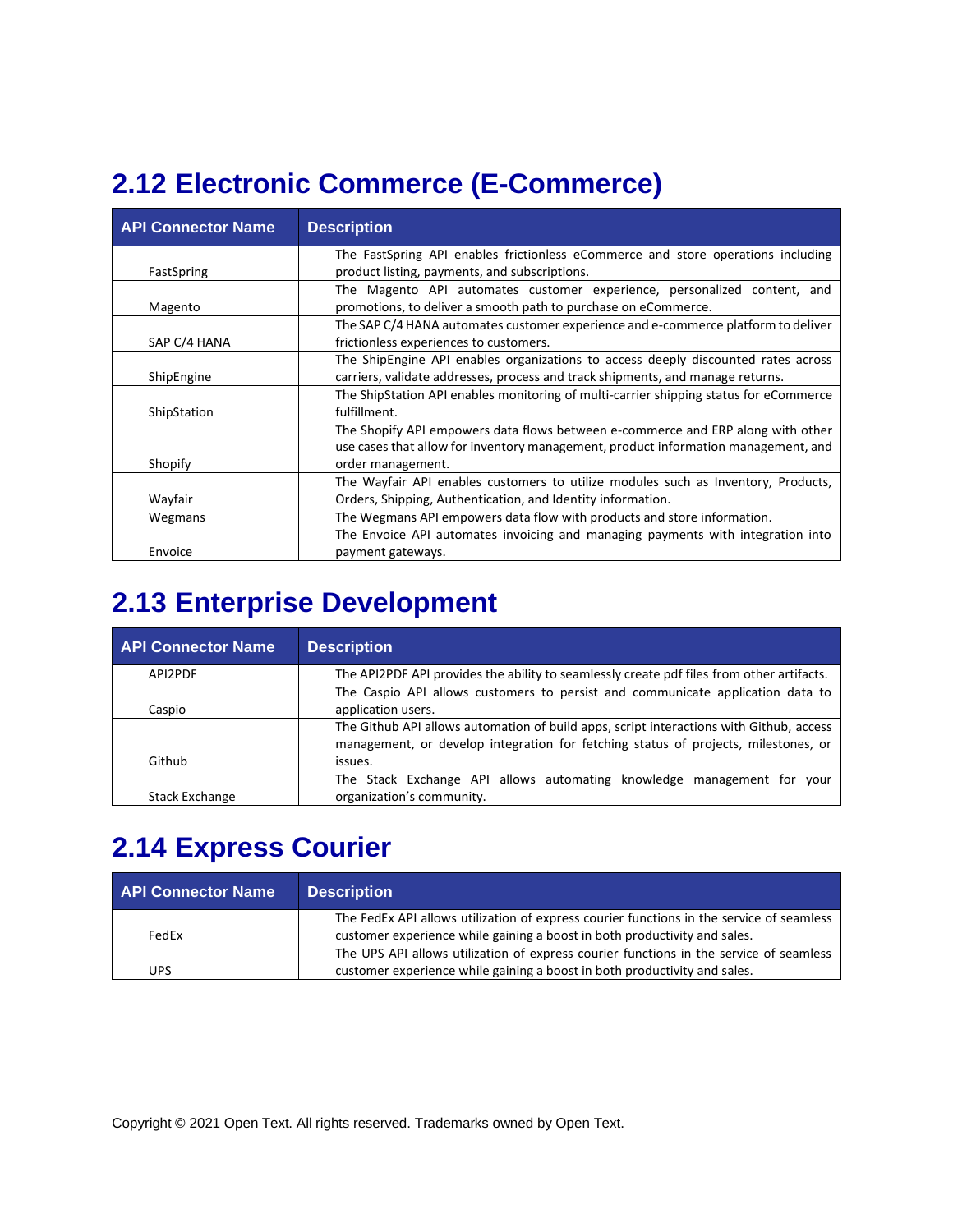### **2.15 Enterprise Resource Planning (ERP)**

| <b>API Connector Name</b> | <b>Description</b>                                                                        |
|---------------------------|-------------------------------------------------------------------------------------------|
|                           | The SAP S/4 HANA API enables automation of internal or external business events to ERP    |
| SAP S/4 HANA              | for increasing consistency and accuracy of data across the enterprise.                    |
|                           | The NetSuite API enables automation of internal or external business events to ERP for    |
| <b>Netsuite</b>           | increasing consistency and accuracy of data across the enterprise.                        |
|                           | The Microsoft Dynamics API enables automation of internal or external business events     |
| <b>Microsoft Dynamics</b> | to ERP for increasing consistency and accuracy of data across the enterprise.             |
|                           | The MYOB API enables automation of financial transactions for payroll and accounting      |
| <b>MYOB</b>               | data for ERP solutions.                                                                   |
|                           | The Quickbooks API enables automation of financial transaction events to accounting       |
| Quickbooks                | solutions.                                                                                |
|                           | The Reckon API enables automation of financial and business transaction events to         |
|                           |                                                                                           |
| Reckon                    | accounting or ERP for increased consistency and accuracy of data across the enterprise.   |
|                           | The Sage API enables automation of financial, employee and business transaction events    |
| Sage                      | to accounting or ERP for increase consistency and accuracy of data across the enterprise. |

#### **2.16 Financial Technologies (FinTec)**

| <b>API Connector Name</b> | <b>Description</b>                                                                      |
|---------------------------|-----------------------------------------------------------------------------------------|
| Belvo                     | The Belvo API allows automation of retail banking operations.                           |
|                           | The Plaid API allows automation of connectivity to bank customer accounts for financial |
| Plaid                     | transaction events from e-commerce or other digital solutions.                          |

#### **2.17 Human Capital Management (HCM)**

| <b>API Connector Name</b> | <b>Description</b>                                                                       |
|---------------------------|------------------------------------------------------------------------------------------|
|                           | The Pipedrive API enables automation of sales operations with capabilities to prioritize |
| Pipedrive                 | deals, track performance, and predict revenue for your organization.                     |
|                           | The SAP Fieldglass API enables automation of extended workforce performance and          |
| <b>SAP Fieldglass</b>     | data visibility to grow your organizational operational excellence.                      |
|                           | The SuccessFactors API enables the automation of employee data maintenance. i.e.         |
|                           | (employment record, time tracking and absences, streamlined benefits administration,     |
| <b>SAP SuccessFactors</b> | and status of the employee)                                                              |

#### **2.18 Identity Access Management (IAM)**

| <b>API Connector Name</b> | <b>Description</b>                                                                  |
|---------------------------|-------------------------------------------------------------------------------------|
|                           | The Okta API allows automation to ensure every transaction is operated by a secured |
| Okta                      | and trusted identity                                                                |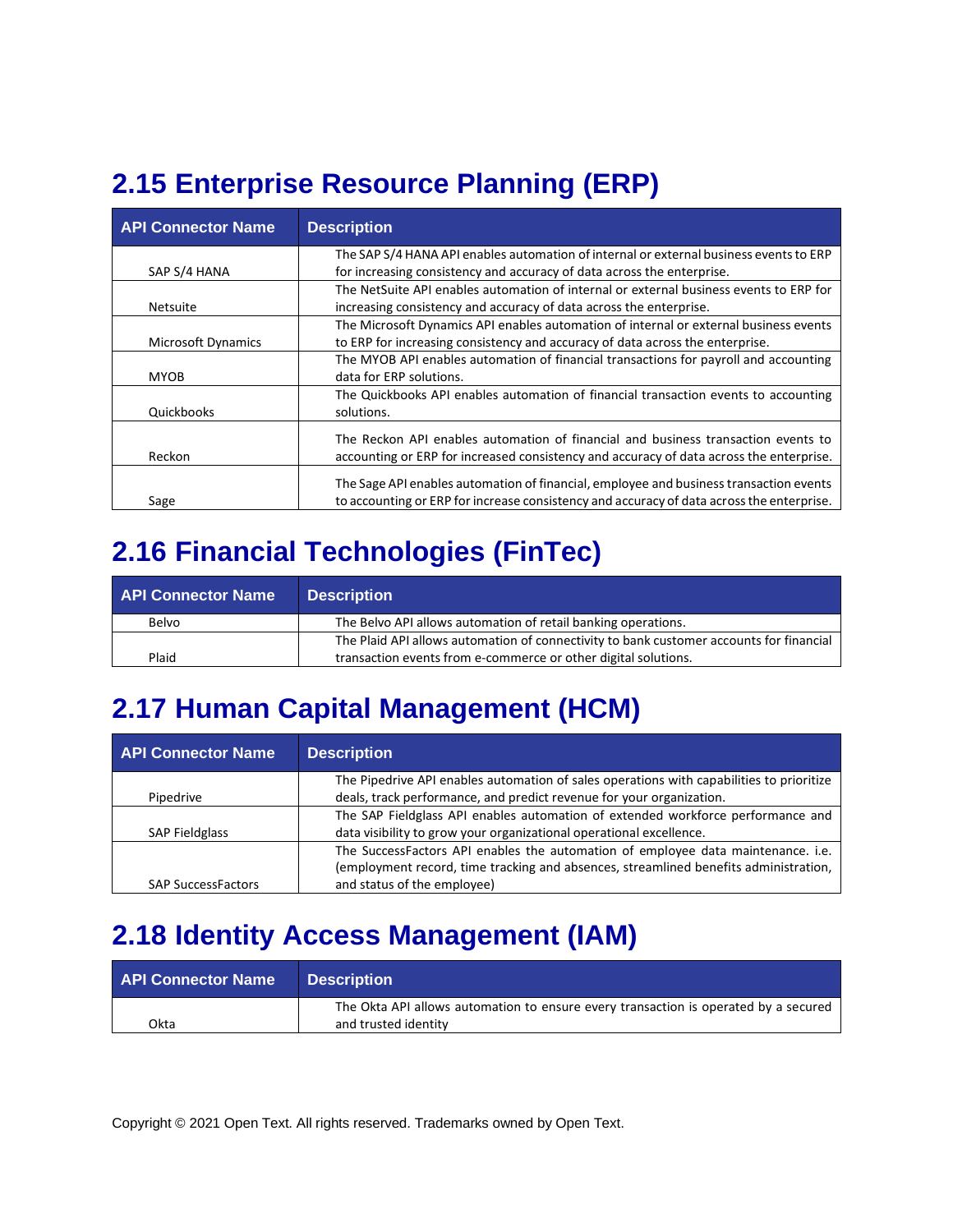#### **2.19Mapping Services**

| <b>API Connector Name</b> | <b>Description</b>                                                                  |
|---------------------------|-------------------------------------------------------------------------------------|
|                           | The Here Maps API enables the use of mapping solutions to create a customer journey |
| Here Maps                 | based on high-quality location data.                                                |

#### **2.20 Marketing Automation**

| <b>API Connector Name</b> | <b>Description</b>                                                                    |
|---------------------------|---------------------------------------------------------------------------------------|
|                           | The Act API enables the retrieval of operational data with customers, partners, and   |
| Act                       | potential customer's data.                                                            |
|                           | The Active Campaign API allows automation of create frictionless marketing campaigns  |
| <b>Active Campaign</b>    | to activate your entire customer experience.                                          |
|                           | The Full Contact API enables communications with identities using customer attributes |
| <b>Full Contact</b>       | for sales, marketing, customer care, and operational use cases.                       |
|                           | The User.com API empowers data flows to utilize user events and aggregated            |
| Users.com                 | information from past events for targeting and personalization.                       |

#### **2.21 Monitoring**

| <b>API Connector Name</b> | <b>Description</b>                                                                                                                       |
|---------------------------|------------------------------------------------------------------------------------------------------------------------------------------|
| Circonus                  | The Circonus API allows full automation of monitoring while quickly and easily<br>adjustmenting to organizations' evolving architecture. |

#### **2.22 Office Productivity**

| <b>API Connector Name</b> | <b>Description</b>                                                                    |
|---------------------------|---------------------------------------------------------------------------------------|
|                           | The Google Docs API allows automation to prepare a document containing accurate       |
| Google Docs               | operational data from business communications.                                        |
|                           | The Google Slides API allows automation to prepare a presentation containing accurate |
| Google Slides             | operational data from business visibility.                                            |
|                           | The Microsoft Graph API allows automation to communicate data or documents with       |
|                           | Microsoft 365 productivity solutions, enterprise mobility and security services,      |
| Microsoft Graph API       | Dynamics 365 business central, and windows 10 services.                               |

#### **2.23 Orchestration & Workflow Engine**

| <b>API Connector Name</b> | <b>Description</b>                                                                     |
|---------------------------|----------------------------------------------------------------------------------------|
|                           | The ScopeVision API allows automation of daily routine tasks and sustainably increases |
| Scopevision               | productivity                                                                           |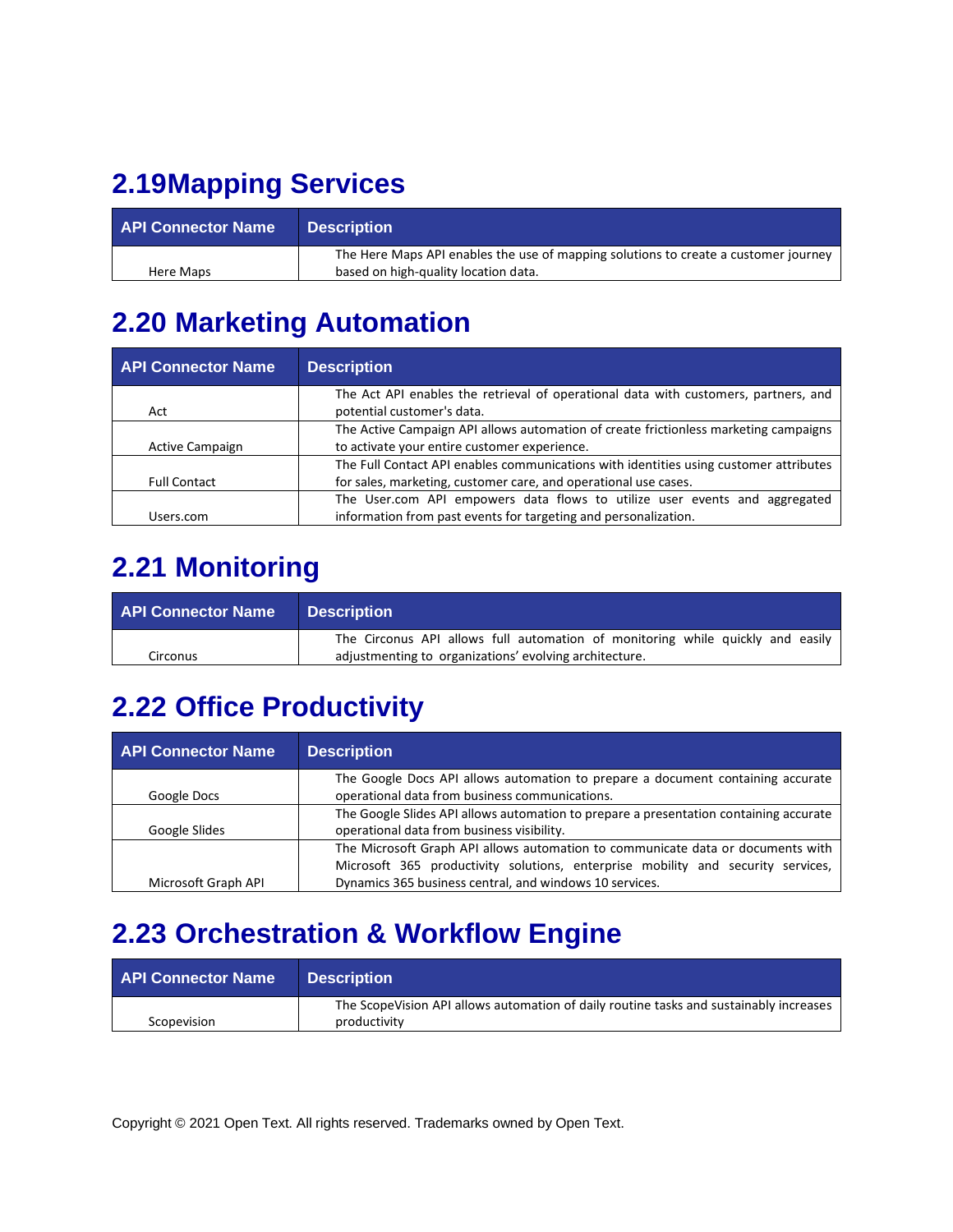## **2.24 Order Management**

| <b>API Connector Name</b> | <b>Description</b>                                                                    |
|---------------------------|---------------------------------------------------------------------------------------|
|                           | The OpenText Active Orders API enables the ability to pull relevant data from orders, |
| OpenText Active Orders    | invoices, and other order-related details.                                            |

#### **2.25 Payment Gateway**

| <b>API Connector Name</b> | <b>Description</b>                                                                    |
|---------------------------|---------------------------------------------------------------------------------------|
|                           | The Envoice API automates invoicing and payment management with integration into      |
| Envoice                   | payment gateways.                                                                     |
|                           | The Hyperwallet API allows automation of electronic payments to a virtual account or  |
| Hyperwallet               | straight through to financial institutes securely.                                    |
|                           | The PayPal API allows automation of e-commerce or subscription transaction events to  |
| Paypal                    | accounting or ERP solutions.                                                          |
|                           | The QualPay API allows automation of e-commerce or subscription transaction events    |
| QualPay                   | to accounting or ERP solutions.                                                       |
|                           | The Stripe API allows automation of subscription management, point of sales, and one- |
| Stripe                    | time payments.                                                                        |

#### **2.26 Platforms**

| <b>API Connector Name</b> | <b>Description</b>                                                                                                     |
|---------------------------|------------------------------------------------------------------------------------------------------------------------|
| Cenit.io                  | The Cenit.io API empowers business processes to connect your applications, synchronize<br>data and automate processes. |

#### **2.27 Point of sales**

| <b>API Connector Name</b> | <b>Description</b>                                                        |
|---------------------------|---------------------------------------------------------------------------|
| Clover                    | The Clover API allows automation of point of sale payments collections.   |
| Square Up                 | The SqaureUp API allows automation of point of sale payments collections. |

#### **2.28 Project Management**

| <b>API Connector Name</b> | <b>Description</b>                                                                                                                                                                                |
|---------------------------|---------------------------------------------------------------------------------------------------------------------------------------------------------------------------------------------------|
|                           | The Avaza API allows seamless collaboration on projects to schedule resources, track                                                                                                              |
| Avaza                     | time, manage expenses, and quote & invoice customers to optimize productivity.                                                                                                                    |
| Prodpad                   | The Prodpad API allows automation of road-mapping with the comprehensive idea,<br>experimentation, and user feedback management in relationship to managing<br>innovation in Product or Platform. |
|                           | The Redmine API allows organizations to stay on top of projects and measure                                                                                                                       |
| Redmine                   | bottlenecks, time-intensive steps, energy-intensive steps, and drops in quality.                                                                                                                  |
|                           | The Smartsheet API allows organizations to better track, manage, and collaborate on                                                                                                               |
| Smartsheet                | projects of all sizes.                                                                                                                                                                            |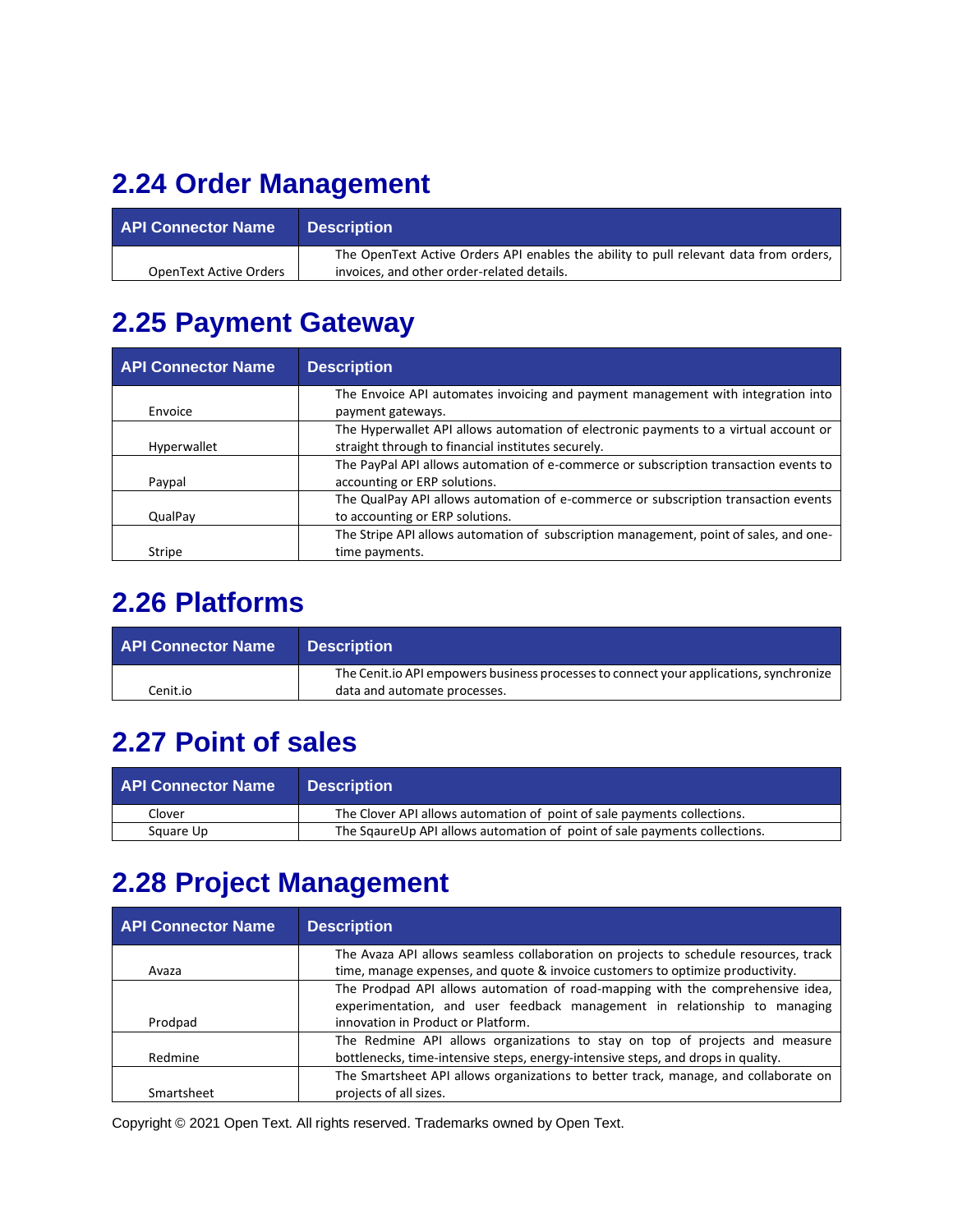| <b>API Connector Name</b> | <b>Description</b>                                                                      |
|---------------------------|-----------------------------------------------------------------------------------------|
|                           | The Trello API allows organizations to stay on top of projects and measure bottlenecks, |
| Trello                    | time-intensive steps, energy-intensive steps, and drops in quality.                     |

#### **2.29 Scheduling**

| <b>API Connector Name</b> | <b>Description</b>                                                                  |
|---------------------------|-------------------------------------------------------------------------------------|
|                           | The Calendly API allows automation of availability, scheduling, real-time invitees, |
| Calendlv                  | conversation reporting, onboarding, and user management.                            |

#### **2.30 Security**

| <b>API Connector Name</b> | <b>Description</b>                                                                    |
|---------------------------|---------------------------------------------------------------------------------------|
|                           | The Google Safe Browsing API allows safe endpoints to be used in internal or external |
| Google Safe Browsing      | communication to eliminate cyber threats.                                             |

### **2.31 Case Management**

| <b>API Connector Name</b> | <b>Description</b>                                                                                                                                                                                |
|---------------------------|---------------------------------------------------------------------------------------------------------------------------------------------------------------------------------------------------|
| FreshDesk                 | The FreshDesk API enables automation of customer service with omnichannel, bots, and<br>self-service applications to increase satisfaction.                                                       |
| <b>JIRA</b>               | The JIRA API allows automation of build apps, script interactions with Jira, access<br>management, and development of an integration for fetching the status of projects,<br>themes, or features. |
| Pagerduty                 | The Pagerduty API enables automation to reduce downtime and fewer outages using<br>effective incident management.                                                                                 |
| ServiceNow                | The ServiceNow API enables incident management that connects people, functions, and<br>systems across you're an organization in the service of operational efficiency.                            |
| Zendesk                   | The Zendesk APIs enables utilization of a customer service solution to manage users,<br>enhance team productivity, and create seamless integrations for effective operations.                     |

#### **2.32 Social Media Network**

| <b>API Connector Name</b> | <b>Description</b>                                                                                                                                                                                 |
|---------------------------|----------------------------------------------------------------------------------------------------------------------------------------------------------------------------------------------------|
| LinkedIn                  | The LinkedIn API allows automation of sharing organization information on social<br>networks safely and securely to accurately reflect the organization and its professional<br>profile.           |
| Twitter                   | The Twitter API allows automation to uncover a breaking news story, identify an<br>industry-wide trend, or take action on market movements to improve or manage<br>business operational functions. |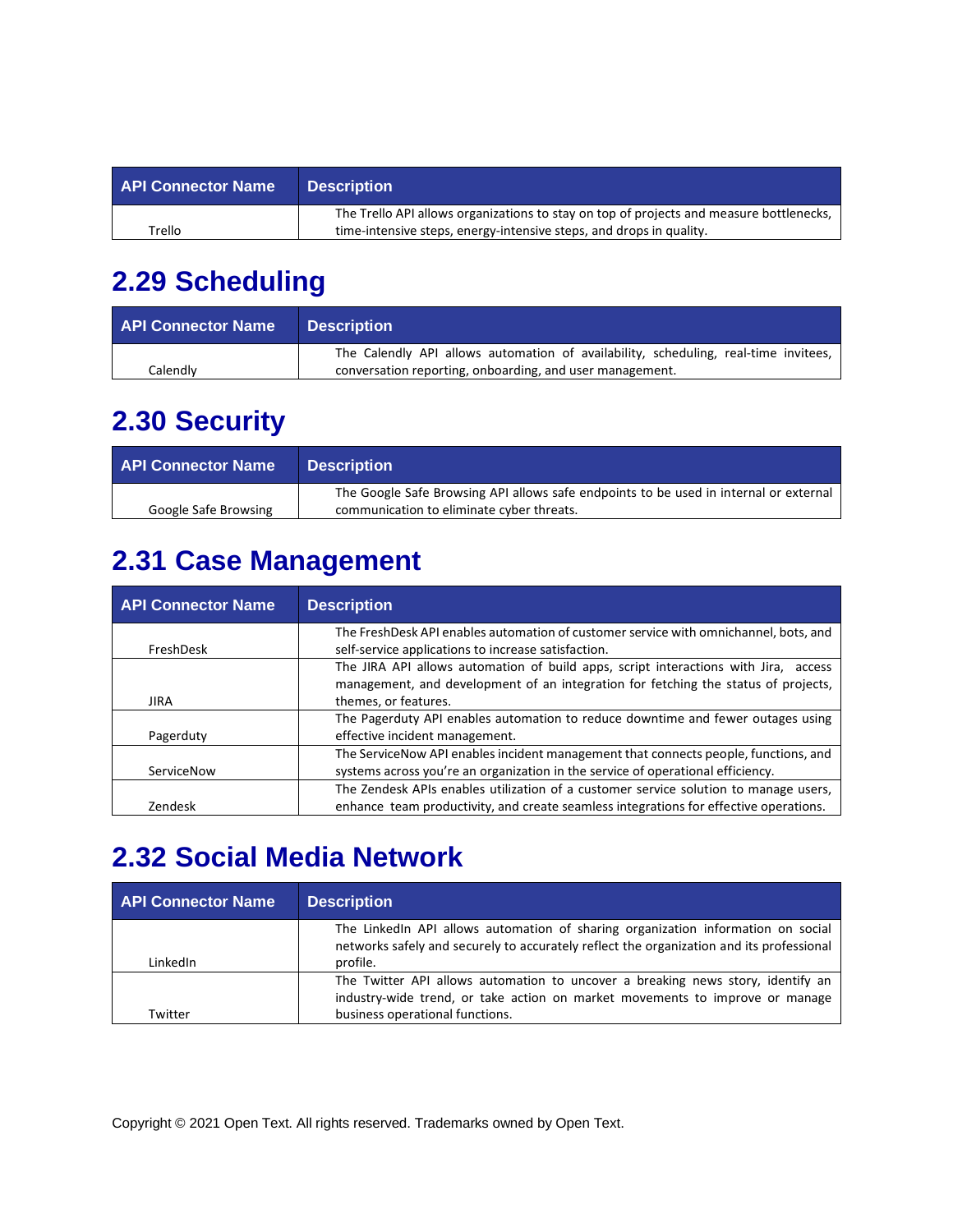#### **2.33 Transportation Management System (TMS)**

| <b>API Connector Name</b> | <b>Description</b>                                                                    |
|---------------------------|---------------------------------------------------------------------------------------|
|                           | The CDK Global API enables automation to manage dealers, inventory, contracts,        |
| <b>CDK Global</b>         | services, parts, and customers across the region.                                     |
|                           | The TMS API allows organizations to book transport or track delivery or PO associated |
| <b>TMS</b>                | with a Sales Order, and keep up to date with notifications for Orders/PO/Delivery.    |

#### **2.34 Vendor Management**

| <b>API Connector Name</b> | <b>Description</b>                                                                  |
|---------------------------|-------------------------------------------------------------------------------------|
|                           | The SAP Ariba API allows automation of a procurement and supply chain collaboration |
| SAP Ariba                 | solution that empowers companies to move faster and spend better.                   |